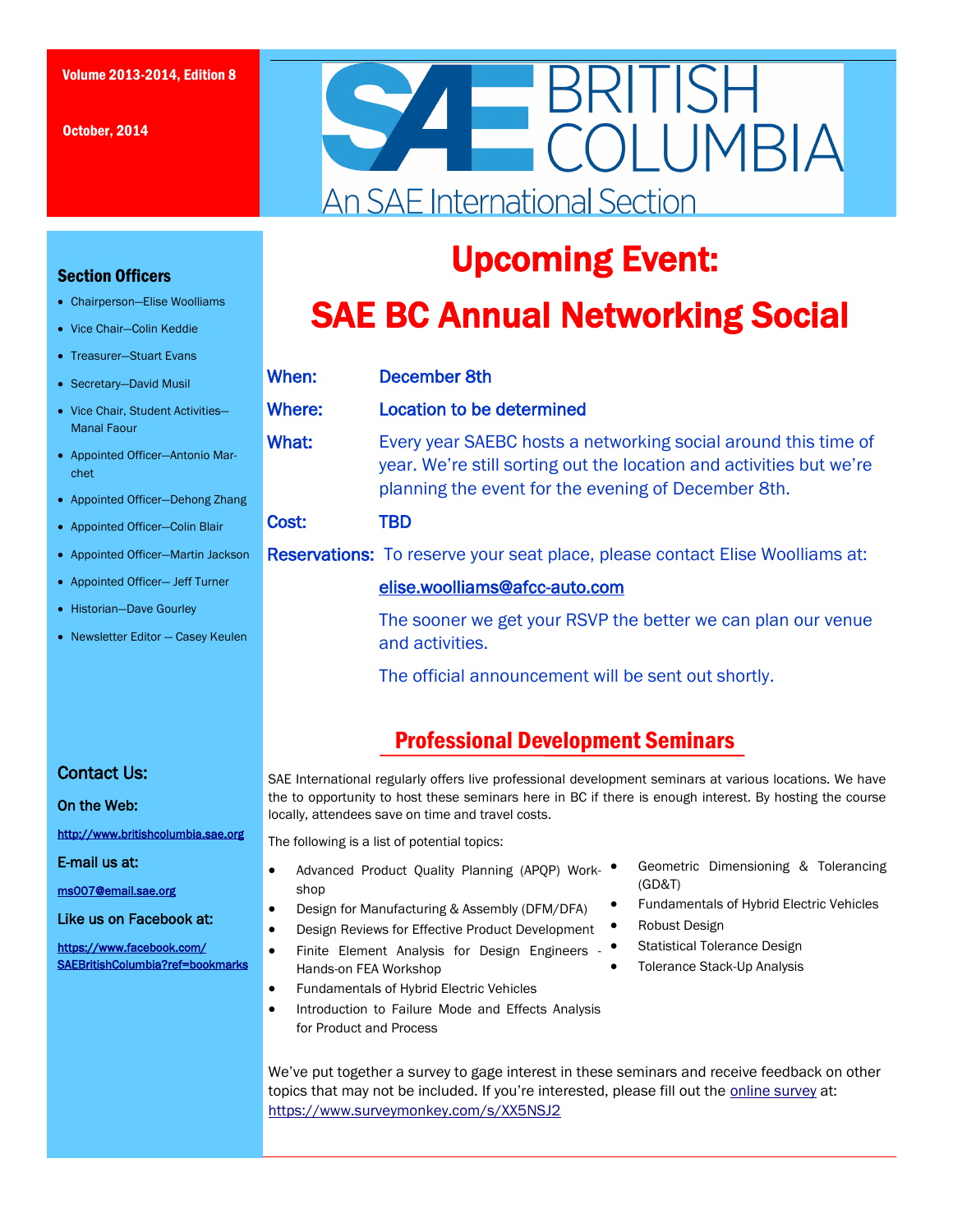





UVic FSAE Team and the state of the UBC Supermilage Team

2014 SAEBC Student Sponsorship Award Winners: UBC Baja \$1000 BCIT Baja **\$500** SFU Formula SAE \$250

## SAE Student Night

#### EVENT SUMMARY:

On October 27, 2014, SAEBC had the honor of hosting the SAE Student Night at the Wayne and William White Engineering Design Center on UBC campus. It was a chance for student teams from all over British Columbia to present their projects and show off their handy work. The event started off with a chance to mix and mingle and enjoy the complementary refreshments before we had the honor of watching presentations from (in order of appearance) Formula UBC, UVic FSAE, UBC Supermilage, SFU Formula SAE, UBC Baja, and BCIT Baja. The event concluded with some encouraging words from SAEBC chairperson Elise Woolliams and an announcement of the winners of the SAE Student Sponsorship awards. The formula teams build and compete race cars in Formula SAE competitions, the supermilage team builds and competes with a car that is designed to obtain the best possible fuel efficiency, and the Baja teams build and compete with off-road 'buggy' type vehicles at SAE Baja competitions.



Elise Woolliams presenting the awards

#### OVERVIEW OF PRESENTATIONS:

Formula UBC: Brian Guo presented for the team of ~75. He discussed their plans for data acquisition and processing in order to validate their models. More information is available on their website at:<http://www.formulaubc.com/>

UVic FSAE: Neil and Otto presented for the group. They discussed their ongoing work at the Victoria Motorsports Club facility for driver training and testing. This year they've increased their membership from  $\sim$ 20 to  $\sim$ 70 members. More information is available on their website at: <http://fsae.uvic.ca/>

UBC Supermilage: Katelyn Currie presented a great PowerPoint on their team and two cars. They have ~65 members this year. Unfortunately, they are recovering from a shipping incident on the way back from the competition that totaled their cars from last year. More information is available on their website at:<http://supermileage.ca/>

SF-1 FSAE Formula Team (SFU): The new team leads, Jordy and Perry presented for their team of ~25 members. They were happy to announce their newly acquired workspace and support from SFU administration. They are currently revising their chassis and getting the new team leads up to speed. More information is available on their Facebook page at: <https://www.facebook.com/Sf1Engineering>

UBC Baja: Marshall presented for their relatively new team. Now in their third year, they have 46 members. They were happy to announce their claim to the 'Biggest Air Award' at their last competition. This year's activities focus around improving last year's car, while next year will focus on the design and manufacture of a new one. More information is available on their website at: <http://ubcbaja.com/>

BCIT Baja: Adam was the last presenter of the evening. This is the newest team of those presenting; now entering their second year. With a team of ~30 members, they have plans to compete in 2015. More information is available on their website at: <http://www.bcitmess.ca/sae-baja.html>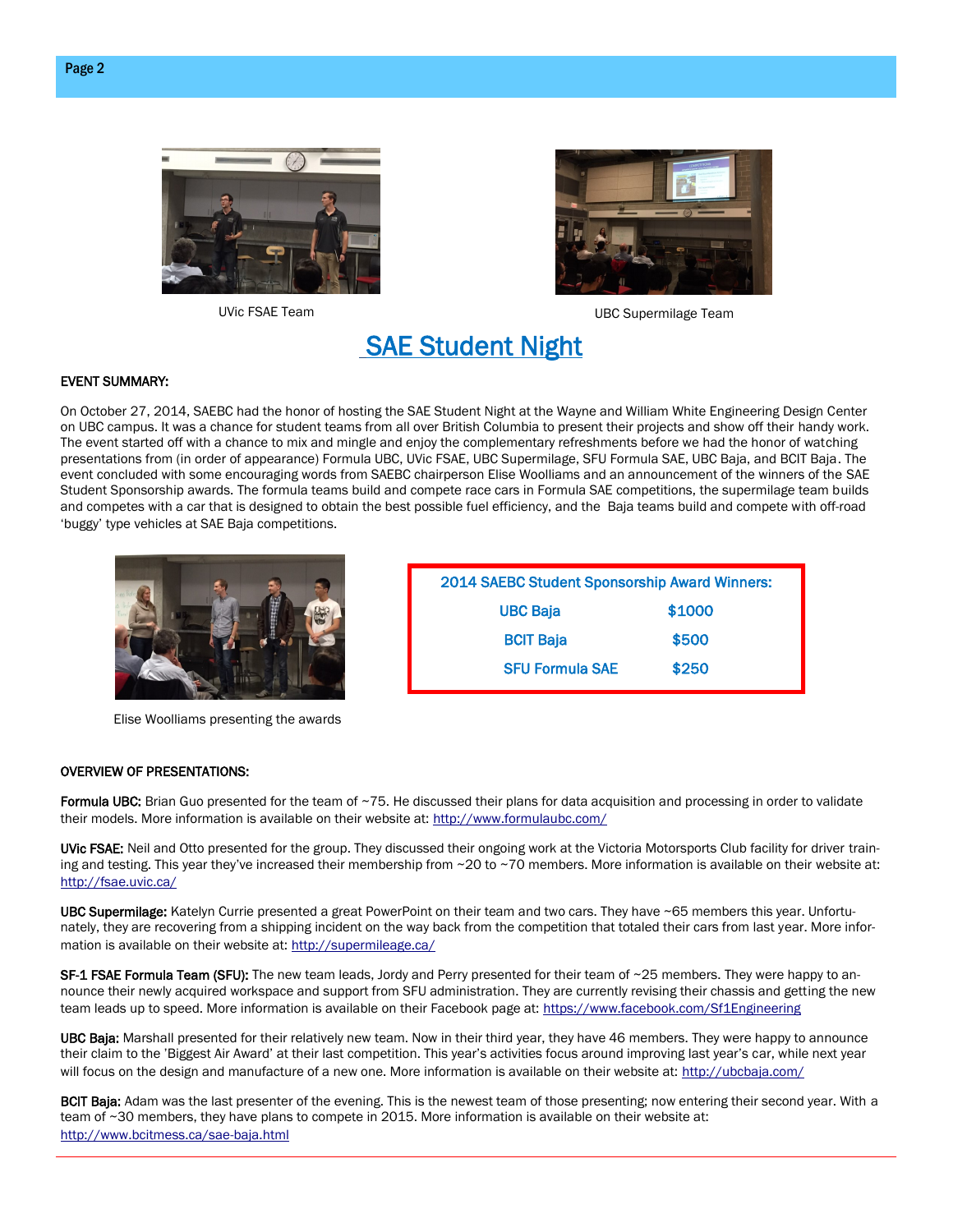## 2014-2015 Tour and Meeting Planning

We are always on the lookout for interesting places to visit or presentation topics that would be of interest to our membership. Here are a few ideas that your governing board is working on at the moment:

- Sea Star Solutions (formerly Teleflex)
- Toyota Wheel Manufacturing Plant (CAPTIN)
- Port Metro Vancouver
- BCIT Aerospace Campus
- BC Ferries Maintenance Facilities
- City of Vancouver's electric charging station
- TRIUMF at UBC
- Third Annual Seminar on LNG Engines
- Schneider's Electric Test Lab
- eatART

### Upcoming ASM Event

For those interested, the local chapter of ASM International (the well known materials society) will be hosting an event in January:

- Who: Dr. Federico Rosei (Brian Ives Speaker), Directeur du Centre Nanostructures, semi-conducteurs, nanoélectronique et optoélectronique, Énergie Matériaux Télécommunications Research Centre Varennes, Quebec
- What**:** He will be speaking about The Nano(meter)-Femto(second) Lab (NFL). The NFL's interests involve the understanding of the fundamental processes that govern nanoscale systems, and in the development and exploitation of the exceptional properties of nanostructured materials for diverse applications.
- Where: The River Club in Richmond
- When: Wednesday January 21, 2015 at 6:00pm
- For more info: Have a look at their website:<http://britishcolumbia.asminternational.org/>

or email: [asmbcchapter@gmail.com](mailto:asmbcchapter@gmail.com)